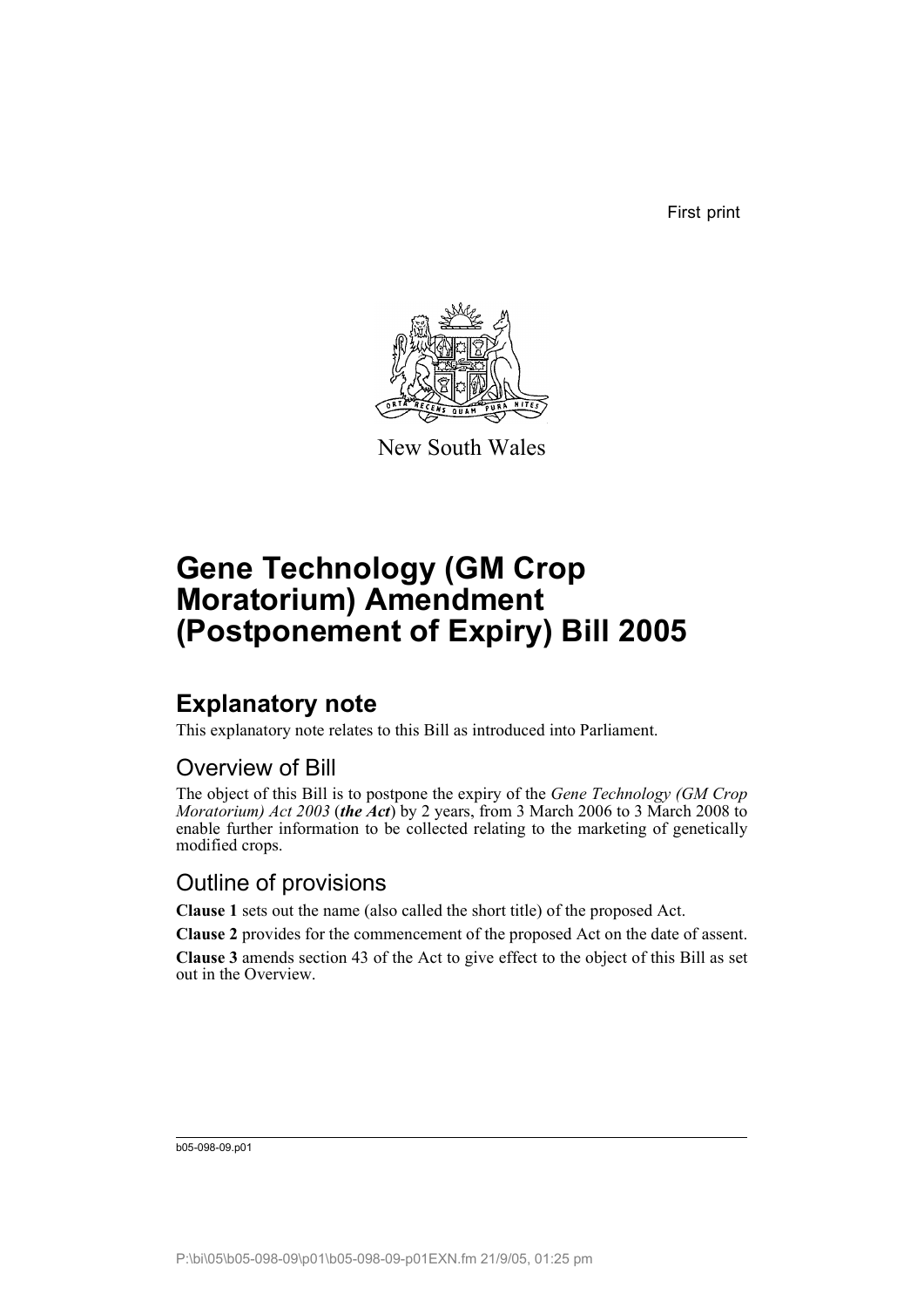Gene Technology (GM Crop Moratorium) Amendment (Postponement of Expiry) Bill 2005 Explanatory note

Explanatory note page 2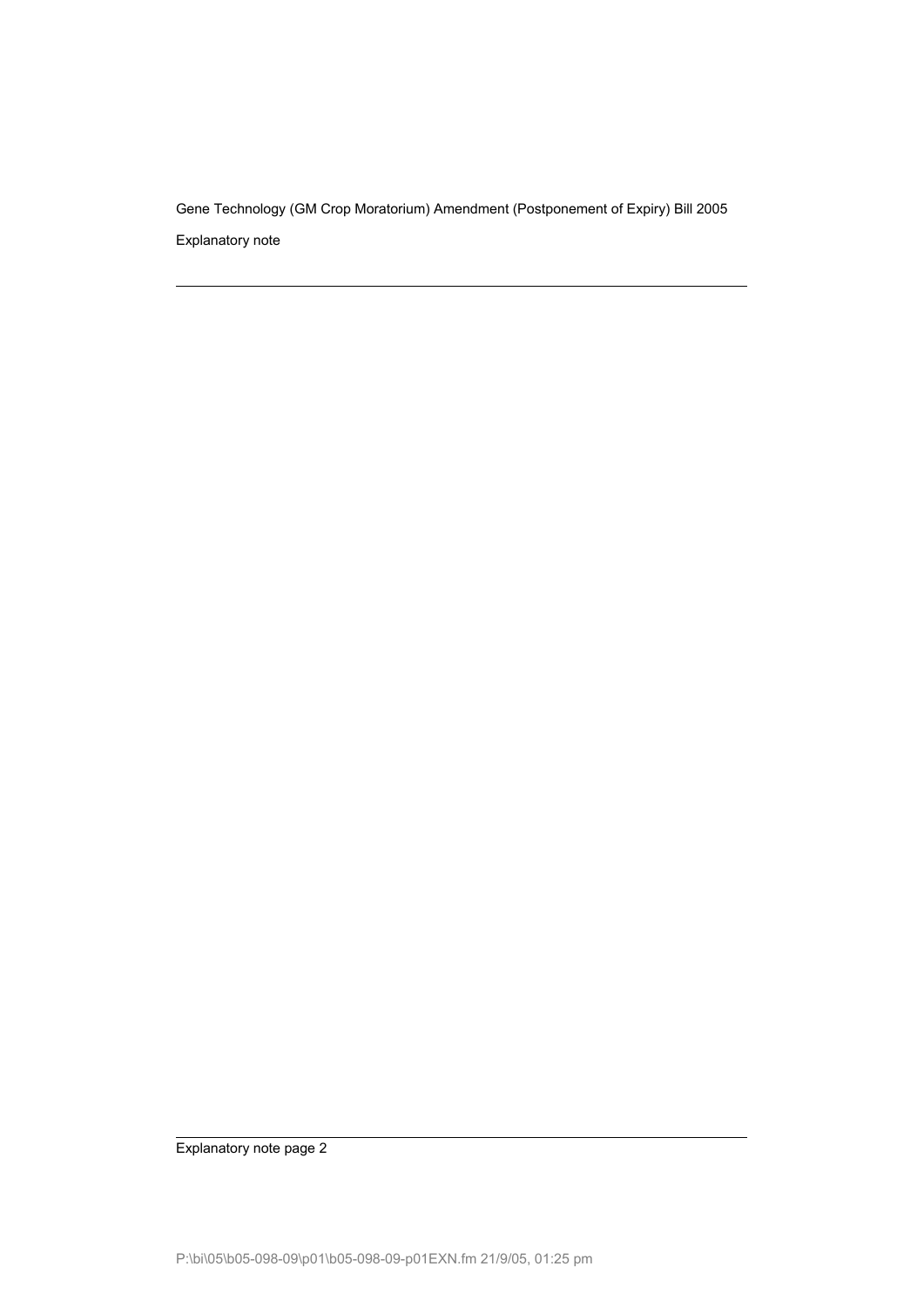First print



New South Wales

# **Gene Technology (GM Crop Moratorium) Amendment (Postponement of Expiry) Bill 2005**

### **Contents**

|               |                                                                     | Page |
|---------------|---------------------------------------------------------------------|------|
|               | Name of Act                                                         |      |
| $\mathcal{P}$ | Commencement                                                        |      |
|               | Amendment of Gene Technology (GM Crop Moratorium)<br>Act 2003 No 12 |      |

b05-098-09.p01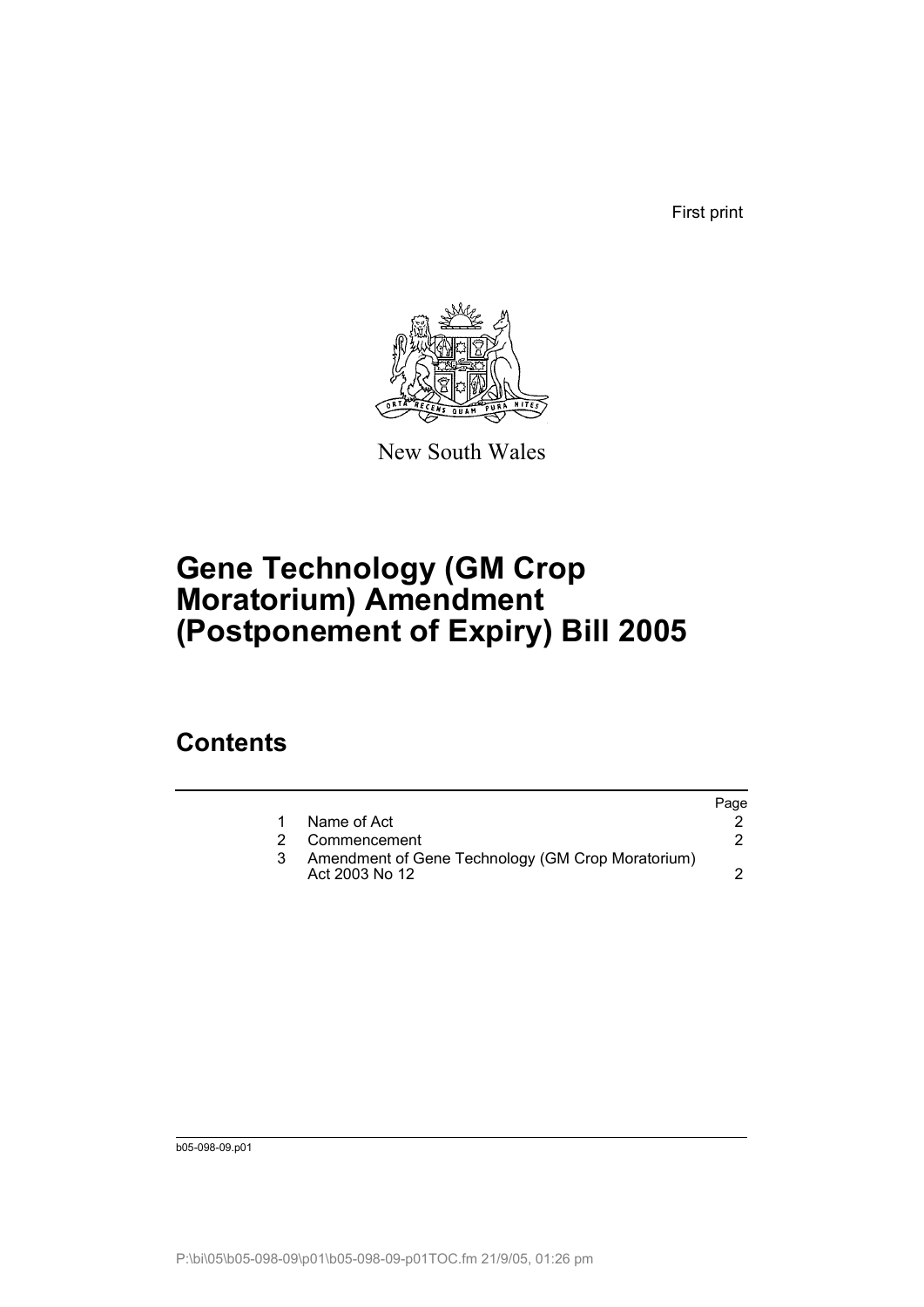Gene Technology (GM Crop Moratorium) Amendment (Postponement of Expiry) Bill 2005 Contents

Page

Contents page 2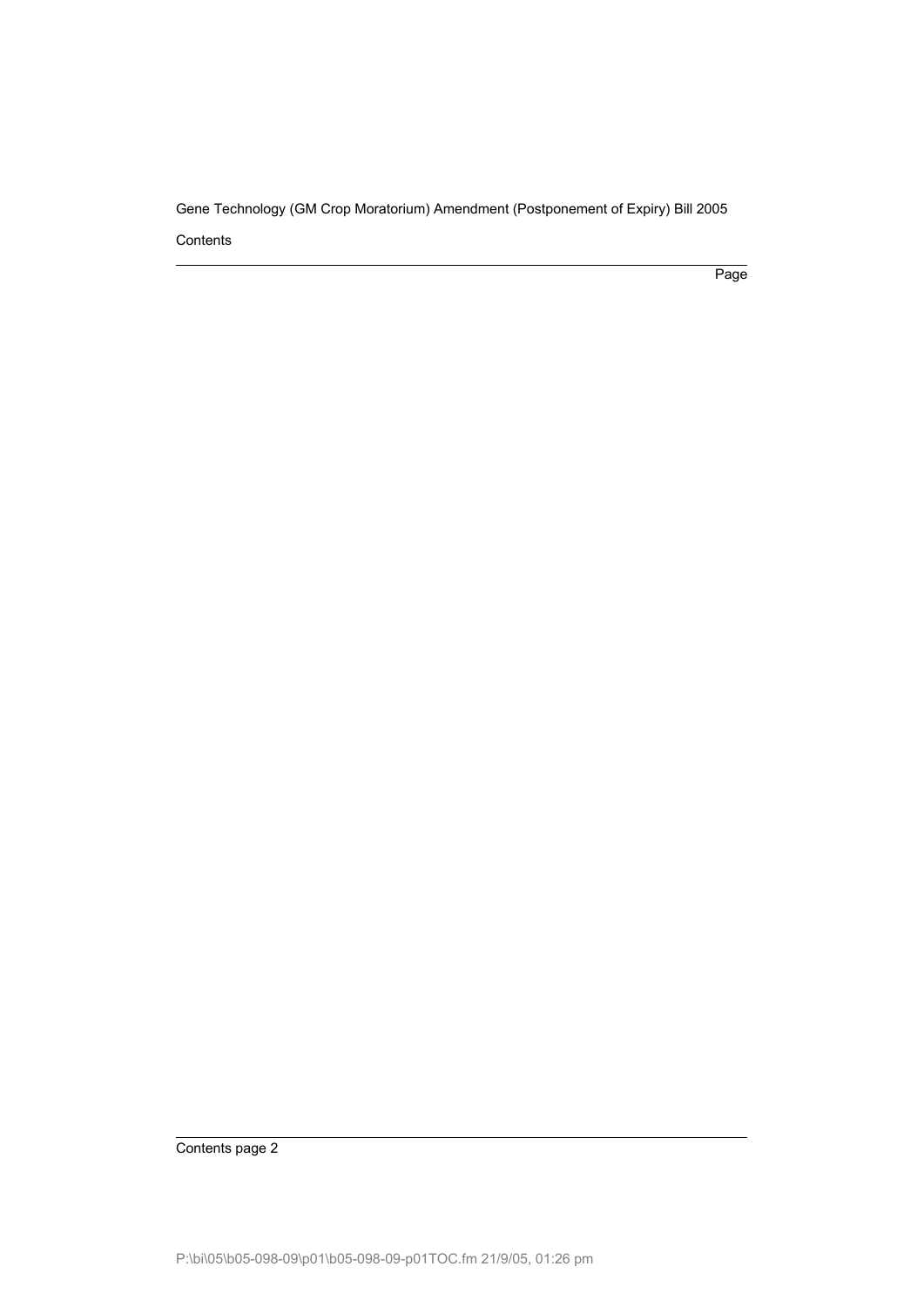

New South Wales

# **Gene Technology (GM Crop Moratorium) Amendment (Postponement of Expiry) Bill 2005**

No , 2005

#### **A Bill for**

An Act to amend the *Gene Technology (GM Crop Moratorium) Act 2003* to postpone the expiry of that Act from 3 March 2006 to 3 March 2008.